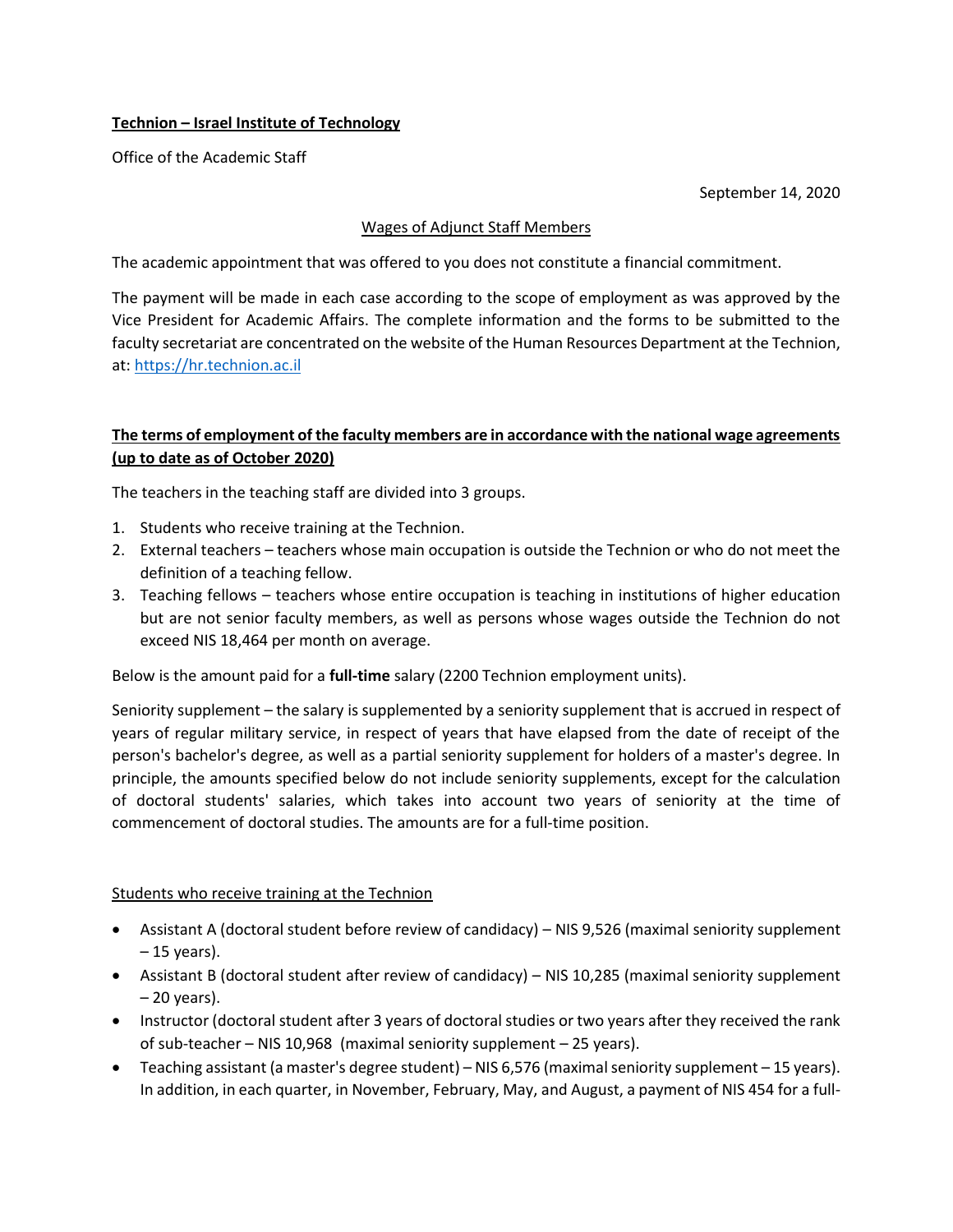time position for each of the months of the quarter – a total of NIS 1,362 per quarter of full-time position.

• Teaching assistant (a bachelor's degree student) – NIS 4,751 (maximal seniority supplement – 15 years). In addition, in each quarter, in November, February, May, and August, a payment of NIS 1,260 for a full-time position for each of the months of the quarter – a total of NIS 3,780 per quarter of fulltime position.

## External teachers

# **No eligibility to seniority supplement**

- Adjunct sub-teacher NIS 4,517. In addition, in each quarter, in November, February, May, and August, a payment of NIS 1,680 for a full-time position for each of the months of the quarter – a total of NIS 5,040 per quarter of full-time position.
- Adjunct teacher NIS 7,867. In addition, in each quarter, in November, February, May, and August, a payment of NIS 20 for a full-time position for each of the months of the quarter – a total of NIS 60 per quarter of full-time position.
- Adjunct lecturer / senior lecturer NIS 9,118. In addition, in each quarter, in November, February, May, and August, a payment of NIS 850 for a full-time position for each of the months of the quarter – a total of NIS 2,550 per quarter of full-time position.
- Adjunct senior teaching fellow NIS 10,567.

# Teaching fellows (teachers who meet the criteria for this track)

- Teaching fellow B (the ranks of adjunct lecturer, adjunct senior lecturer, adjunct senior teaching fellow) with 10 years of professional seniority – NIS 10,248 (maximal seniority supplement – 30 years). In addition, in each quarter, in November, February, May, and August, a payment of NIS 720 for a fulltime position for each of the months of the quarter – a total of NIS 2,160 per quarter of full-time position.
- Teaching fellow A (the rank of adjunct teacher) with 5 years of professional seniority NIS 8,237 (maximal seniority supplement – 15 years).
- Teaching fellow 1 (the rank of adjunct sub-teacher) without seniority NIS 4,747 (maximal seniority supplement – 15 years). In addition, in each quarter, in November, February, May, and August, a payment of NIS 1,135 for a full-time position for each of the months of the quarter – a total of NIS 3,405 per quarter of full-time position.

Wage update – wages will be updated in accordance with the provisions of the collective agreement.

Calculation of the scope of employment – the calculation of the scope of employment is carried out according to the teachers' employment index of 2018 (attached below). The table defines the allocation